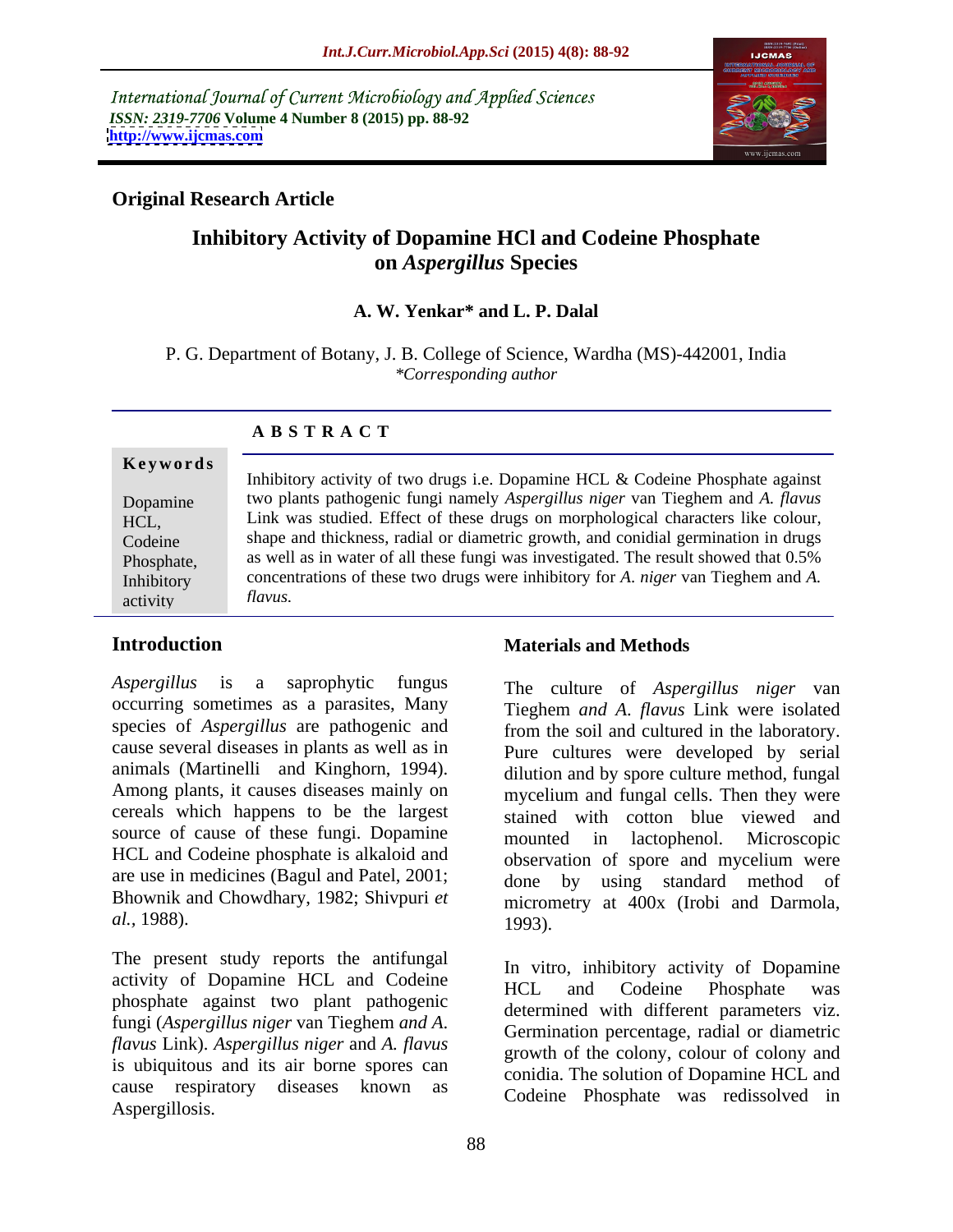distilled water to prepare various (Maximum Inhibitory Concentration). MFC concentrations like 0.01%, 0.1%, 0.5%. The above mention solution (conc.) was determined by inoculating treated fungi on employed for individual culture tubes Codeine Phosphate and Dopamine HCL and containing sterile nutrient media. Potato incubating at  $37^{\circ}$ C. From the results, it was dextrose agar (PDA) media was used for concluded that the MFC were the maximum *Aspergillus niger* and Czapek-dox agar concentration, which prevented the growth (CzA) media for *Aspergillus flavus.* These of any fungal colony on Dopamine HCL and tubes were inoculated with assay disc of 2mm diameter (taken out with the help of cork borer) of pure culture of each test fungi **Result and Discussion** and incubated at  $37^{\circ}$ C.

Growth of fungus was observed on  $3<sup>rd</sup>$ ,  $6<sup>th</sup>$  effect of Dopamine HCL and Codeine and  $9<sup>th</sup>$  days. Tubes containing drugs free Phosphate (drugs) on growth and medium were used as control and germination percentage of *Aspergillus niger* simultaneously a Dopamine HCL and and *A. flavus*. Luxuriant growth was Codeine Phosphate medium was also observed in control. At 0.5% concentration maintained. Three replicates of each of Codeine Phosphate and Dopamine HCL concentration were maintained and inoculum remain unchanged i.e. growth was experiment was repeated thrice.  $\blacksquare$  completely inhibited. Therefore this

these drugs that did not permit any growth II. of fungus and were recorded as MIC

(Maximum Fungicidal Concentration) was oC. From the results, it was concluded that the MFC were the maximum Codeine Phosphate medium.

### **Result and Discussion**

It was observed that higher concentration of Inhibitory Concentration) (Histogram I & Tables 1 & 2 elucidate the MIC as well as Phosphate (drugs) on growth and observed in control. At 0.5% concentration completely inhibited. Therefore this concentration was taken as MIC (Max. II).

|              | Name of   Concentration |                     | Diameter in mm                              |         | <b>Thickness</b> | <b>Colour of the</b>             |
|--------------|-------------------------|---------------------|---------------------------------------------|---------|------------------|----------------------------------|
| <b>Drugs</b> |                         | Petri               | Petri                                       | Average |                  | colony                           |
|              |                         | <b>Plate</b>        | <b>Plate</b>                                |         |                  |                                  |
|              |                         |                     |                                             |         |                  |                                  |
|              | Control                 | $70^{\circ}$<br>7 V | 70.7                                        | 70.8    | $+ + + + + +$    | Carbon black                     |
| Codeine      | 0.01                    | 34.8                | 34.3                                        | 34.5    | $+ + + +$        | Blackish                         |
| Phosphate    | 0.1                     | 18.5                | 18.2                                        | 18.3    | $++$             | Carbon black with                |
|              |                         |                     |                                             |         |                  | white shade                      |
|              | 0.5                     | $\angle .4$         | $\sim$ $\sim$<br>$\mathcal{L}. \mathcal{I}$ | $\cap$  |                  | Faint black                      |
|              | Control                 | 70                  | 70.3                                        | 70.15   | $+ + + + + +$    | Carbon black                     |
| Dopamine     | 0.01                    | 30.5                | 30.3                                        | 30.8    | $+ + +$          | Carbon black with<br>white shade |
| HCL          | 0.1                     | 12.6                | 12.7                                        | 12.6    | $+ +$            | faint black                      |
|              |                         |                     |                                             |         |                  |                                  |
|              | 0.5                     | 2.5                 | 2.4                                         | 2.4     |                  | Light brownish                   |

**Table.1** Effect of various concentration of Dopamine HCL and codeine phosphate on morphology of *Aspergillus niger*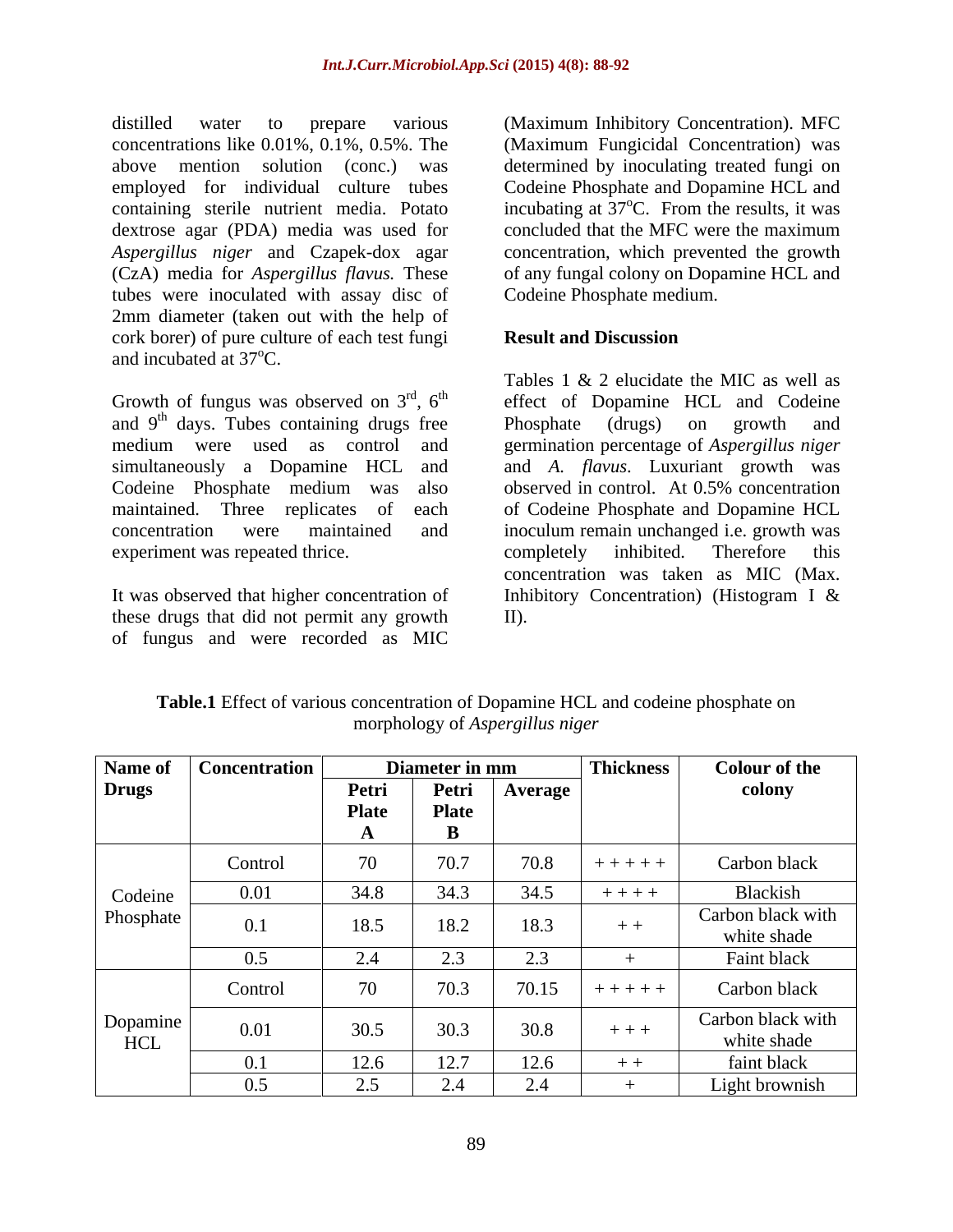### *Int.J.Curr.Microbiol.App.Sci* **(2015) 4(8): 88-92**

|                         |                      |                                 | Diameter in mm |                | <b>Thickness</b> |                             |
|-------------------------|----------------------|---------------------------------|----------------|----------------|------------------|-----------------------------|
| Name of<br><b>Drugs</b> | <b>Concentration</b> | Petri                           | Petri          |                |                  | <b>Colour of the colony</b> |
|                         |                      | <b>Plate</b>                    | <b>Plate</b>   | <b>Average</b> |                  |                             |
|                         |                      |                                 |                |                |                  |                             |
|                         | Control              | 88.5                            | 88             | 88.2           | $+++++$          | Dark green                  |
| Codeine<br>Phosphate    | 0.01                 | 40.3                            | 40.5           | 40.4           | $+ + + +$        | Light green                 |
|                         |                      |                                 |                |                |                  | Greenish with yellow        |
|                         | 0.1                  | 25.1                            | 25.5           | 25.3           | $+ +$            | spot                        |
|                         | 0.5                  | 2.6                             | 2.5            | 2.5            |                  | Patches of yellow colour    |
|                         | Control              | $\Omega$                        | 88             | 87.5           | $+ + + + +$      | Dark green                  |
| Dopamine<br>HCL         |                      |                                 |                |                |                  | Light green with white      |
|                         | 0.01                 | 35.6                            | 35.6           | 35.6           | $+ + + + +$      | spot                        |
|                         |                      |                                 |                |                |                  | Greenish with white         |
|                         | 0.1                  | 11.6                            | 11.5           | 11.5           | $+ +$            | patches                     |
|                         | 0.5                  | $\Omega$<br>$\angle$ . $\angle$ | 2.5            | 2.4            |                  | whitish green               |

## **Table.2** Effect of various concentration of Dopamine HCL and Codeine Phosphate on morphology of Aspergillus flavus

**Table.3** Effect of the duration of the treatment with Dopamine HCL on conidial germination of *Aspergillus niger & Aspergillus flavus*

|                |          | Aspergillus niger           |               |                                                                       | <i><b>Aspergillus flavus</b></i> |          |
|----------------|----------|-----------------------------|---------------|-----------------------------------------------------------------------|----------------------------------|----------|
| Sr. Concent    |          | <b>Conidial germination</b> |               |                                                                       | <b>Conidial germination</b>      |          |
| No. $ $ ration | 2 Hrs.   | <b>4 Hrs.</b>               | <b>8 Hrs.</b> | $2$ Hrs.                                                              | 4Hrs.                            | $8$ Hrs. |
|                |          |                             |               | Germinat   Germinati   Germinat   Germinatio   Germinatio   Germinati |                                  |          |
|                | ion $\%$ | on $\%$                     | ion %         | $n \frac{0}{6}$                                                       |                                  |          |
|                |          |                             |               |                                                                       |                                  |          |
|                |          |                             |               |                                                                       |                                  |          |
|                |          |                             |               |                                                                       |                                  |          |
|                |          |                             |               |                                                                       |                                  |          |

**Table.4** Effect of the duration of the treatment with codeine phosphate on conidial germination of *Aspergillus niger & Aspergillus flavus*

|                |        | <b>Aspergillus niger</b>    |               |                             | Aspergillus flavus                                                                                                                                                  |      |  |
|----------------|--------|-----------------------------|---------------|-----------------------------|---------------------------------------------------------------------------------------------------------------------------------------------------------------------|------|--|
| Sr. Concent    |        | <b>Conidial germination</b> |               | <b>Conidial germination</b> |                                                                                                                                                                     |      |  |
| No. $ $ ration | 2 Hrs. | 4 Hrs.                      | <b>8 Hrs.</b> |                             | $\begin{array}{ c c c c c }\n\hline\n2 \text{ Hrs.} & \overline{4} \text{ Hrs.} & \text{8 Hrs.} \\ \text{Germanation} & \text{Germanation} & \text{1}\n\end{array}$ |      |  |
|                |        | <b>Germination</b>          | Germination   |                             |                                                                                                                                                                     |      |  |
|                |        |                             |               |                             |                                                                                                                                                                     |      |  |
|                |        |                             |               | 90.5                        | 90.5                                                                                                                                                                | 90.5 |  |
|                |        |                             |               |                             |                                                                                                                                                                     |      |  |
|                |        |                             |               |                             |                                                                                                                                                                     |      |  |
|                |        |                             |               |                             |                                                                                                                                                                     |      |  |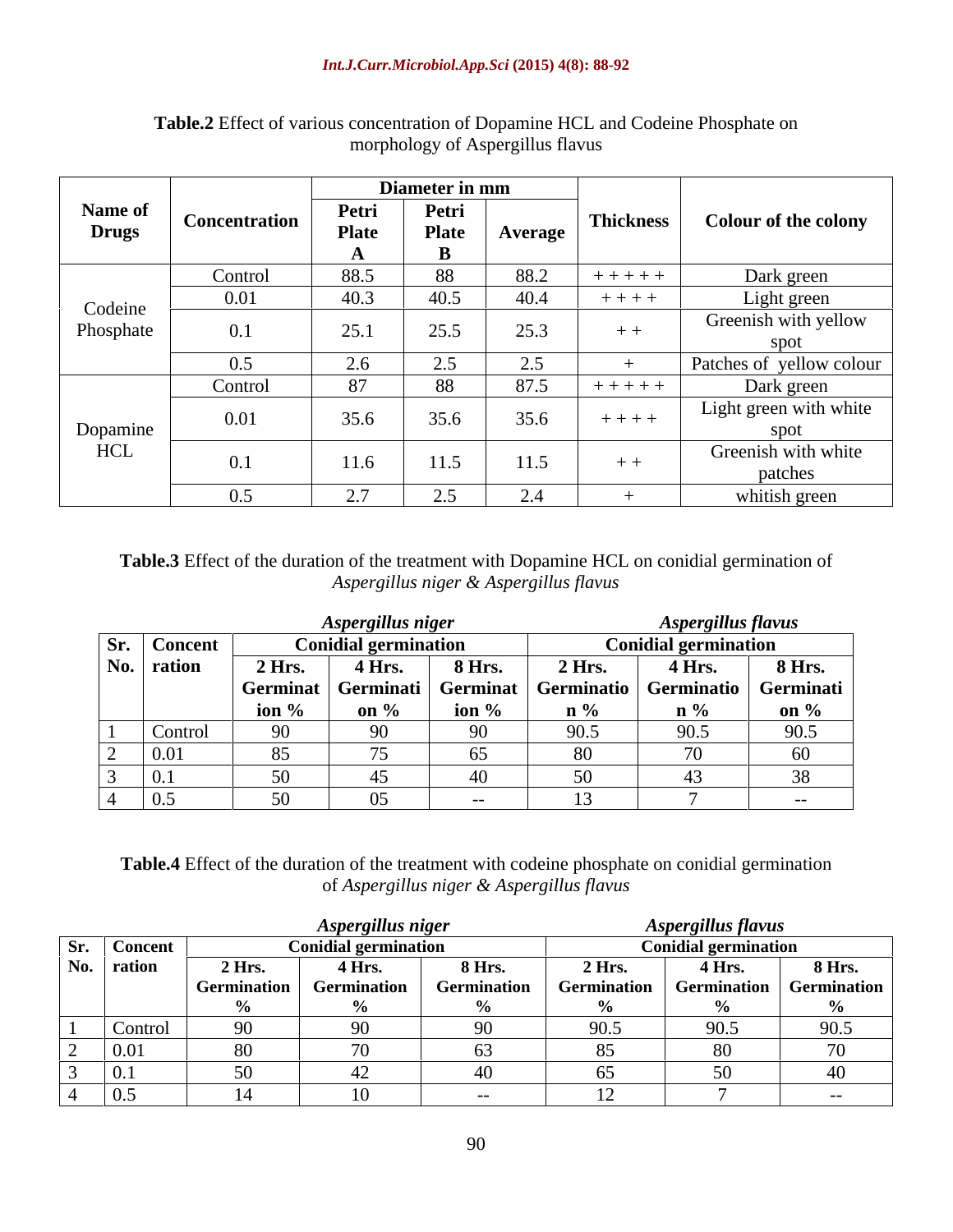